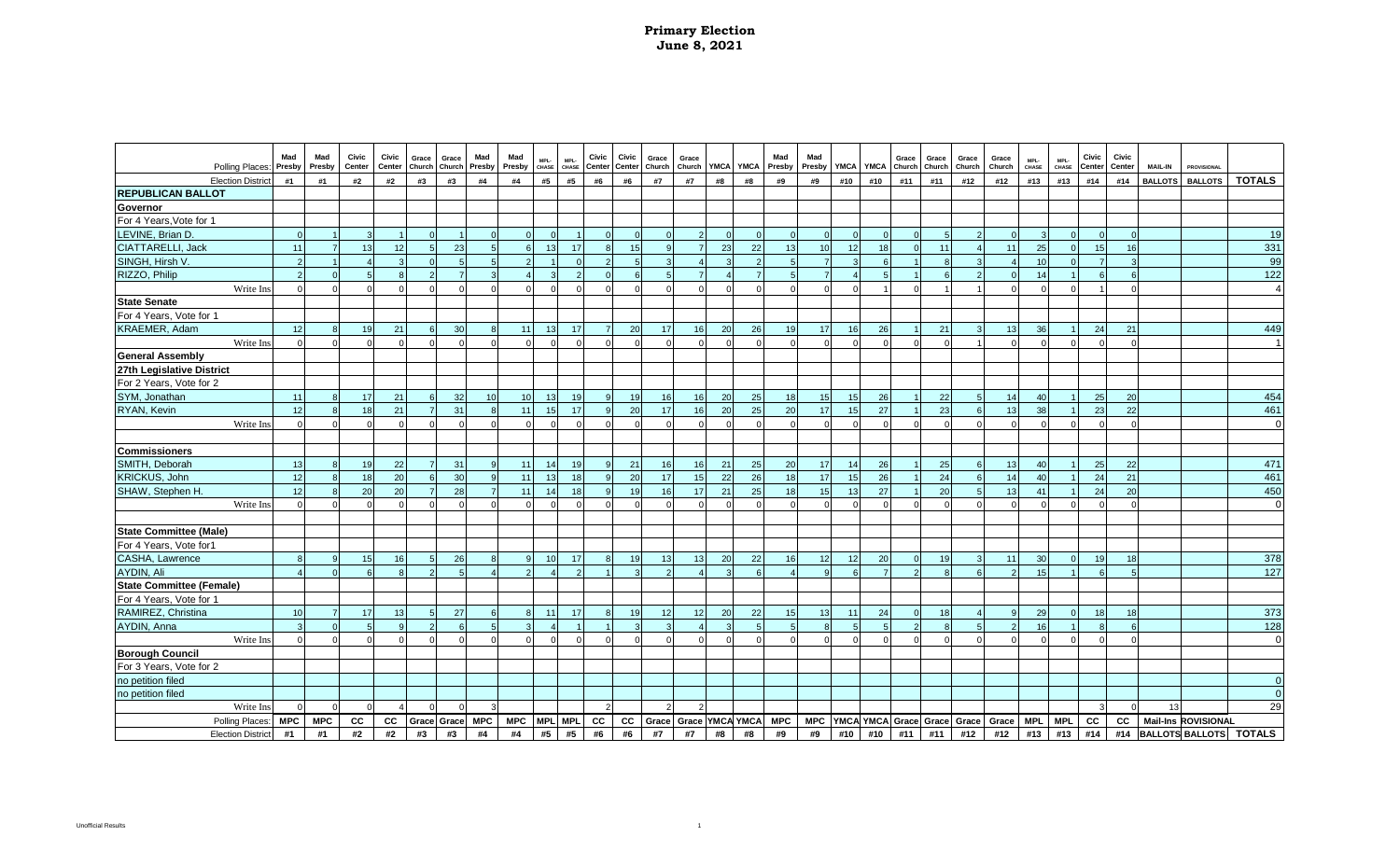| <b>County Committee Male</b>       |  |    |    |    |   |    |    |   |    |          |          |          |          |          |          |    |          |            |  |    |          |            |  |             |
|------------------------------------|--|----|----|----|---|----|----|---|----|----------|----------|----------|----------|----------|----------|----|----------|------------|--|----|----------|------------|--|-------------|
| Republican For 2 Years, Vote for 1 |  |    |    |    |   |    |    |   |    |          |          |          |          |          |          |    |          |            |  |    |          |            |  |             |
| D-1 No petition filed              |  |    |    |    |   |    |    |   |    |          |          |          |          |          |          |    |          |            |  |    |          |            |  | 0           |
| D-2 Mark Chiarolanza               |  | 20 | 22 |    |   |    |    |   |    |          |          |          |          |          |          |    |          |            |  |    |          |            |  | 42          |
| D-3 Nicolas Masferrer              |  |    |    | 32 |   |    |    |   |    |          |          |          |          |          |          |    |          |            |  |    |          |            |  | 39          |
| D-4 No petition filed              |  |    |    |    |   |    |    |   |    |          |          |          |          |          |          |    |          |            |  |    |          |            |  | $\Omega$    |
| D-5 Joseph Falco, Jr.              |  |    |    |    |   | 14 | 19 |   |    |          |          |          |          |          |          |    |          |            |  |    |          |            |  | 33          |
| D-6 No petition filed              |  |    |    |    |   |    |    |   |    |          |          |          |          |          |          |    |          |            |  |    |          |            |  | $\Omega$    |
| D-7 Brian Loudesmilk               |  |    |    |    |   |    |    |   | 16 | 16       |          |          |          |          |          |    |          |            |  |    |          |            |  | 32          |
| D-8 Nino Coviello                  |  |    |    |    |   |    |    |   |    |          | 22       | 28       |          |          |          |    |          |            |  |    |          |            |  | 50          |
| D-9 John R. Dew                    |  |    |    |    |   |    |    |   |    |          |          |          | 17       | 16       |          |    |          |            |  |    |          |            |  | 33          |
| D-10 No petition filed             |  |    |    |    |   |    |    |   |    |          |          |          |          |          |          |    |          |            |  |    |          |            |  | 0           |
| D-11 No petition filed             |  |    |    |    |   |    |    |   |    |          |          |          |          |          |          |    |          |            |  |    |          |            |  | $\mathbf 0$ |
| D-12 No petition filed             |  |    |    |    |   |    |    |   |    |          |          |          |          |          |          |    |          |            |  |    |          |            |  | $\mathbf 0$ |
| D-13 Edward F. Ryan                |  |    |    |    |   |    |    |   |    |          |          |          |          |          |          |    |          |            |  | 41 |          |            |  | 42          |
| D-14 Patrick W. Rowe               |  |    |    |    |   |    |    |   |    |          |          |          |          |          |          |    |          |            |  |    | 24       | 24         |  | 48          |
| Write Ins                          |  |    |    |    |   |    |    |   |    | $\Omega$ | $\Omega$ | $\Omega$ | $\cap$   | $\Omega$ | $\Omega$ |    | $\cap$   | $\sqrt{ }$ |  |    | $\Omega$ | $\sqrt{ }$ |  | 3           |
|                                    |  |    |    |    |   |    |    |   |    |          |          |          |          |          |          |    |          |            |  |    |          |            |  |             |
|                                    |  |    |    |    |   |    |    |   |    |          |          |          |          |          |          |    |          |            |  |    |          |            |  |             |
|                                    |  |    |    |    |   |    |    |   |    |          |          |          |          |          |          |    |          |            |  |    |          |            |  |             |
| <b>County Committee Female</b>     |  |    |    |    |   |    |    |   |    |          |          |          |          |          |          |    |          |            |  |    |          |            |  |             |
| Republican For 2 Years, Vote for 1 |  |    |    |    |   |    |    |   |    |          |          |          |          |          |          |    |          |            |  |    |          |            |  |             |
| D-1 No petition filed              |  |    |    |    |   |    |    |   |    |          |          |          |          |          |          |    |          |            |  |    |          |            |  | $\Omega$    |
| D-2 Kathy M. Dailey                |  | 21 | 23 |    |   |    |    |   |    |          |          |          |          |          |          |    |          |            |  |    |          |            |  | 44          |
| D-3 No petition filed              |  |    |    |    |   |    |    |   |    |          |          |          |          |          |          |    |          |            |  |    |          |            |  | $\mathbf 0$ |
| D-4 No petition filed              |  |    |    |    |   |    |    |   |    |          |          |          |          |          |          |    |          |            |  |    |          |            |  | 0           |
| D-5 Suzane Schreiber               |  |    |    |    |   | 13 | 17 |   |    |          |          |          |          |          |          |    |          |            |  |    |          |            |  | 30          |
| D-6 No petition filed              |  |    |    |    |   |    |    |   |    |          |          |          |          |          |          |    |          |            |  |    |          |            |  | $\mathbf 0$ |
| D-7 Amy Chase                      |  |    |    |    |   |    |    |   | 16 | 16       |          |          |          |          |          |    |          |            |  |    |          |            |  | 32          |
| D-8 Gretchen Coviello              |  |    |    |    |   |    |    |   |    |          | 22       | 28       |          |          |          |    |          |            |  |    |          |            |  | 50          |
| D-9 No petition filed              |  |    |    |    |   |    |    |   |    |          |          |          |          |          |          |    |          |            |  |    |          |            |  | $\mathbf 0$ |
| D-10 Suzanne Graham                |  |    |    |    |   |    |    |   |    |          |          |          |          |          | 12       | 24 |          |            |  |    |          |            |  | 36          |
| D-11 No petition filed             |  |    |    |    |   |    |    |   |    |          |          |          |          |          |          |    |          |            |  |    |          |            |  | 0           |
| D-12 No petition filed             |  |    |    |    |   |    |    |   |    |          |          |          |          |          |          |    |          |            |  |    |          |            |  | $\mathbf 0$ |
| D-13 No petition filed             |  |    |    |    |   |    |    |   |    |          |          |          |          |          |          |    |          |            |  |    |          |            |  | $\Omega$    |
| D-14 Alison Spatola                |  |    |    |    |   |    |    |   |    |          |          |          |          |          |          |    |          |            |  |    | 23       | 23         |  | 46          |
| Write Ins                          |  |    |    |    | 2 |    |    | 0 |    | $\Omega$ | $\Omega$ | $\Omega$ | $\Omega$ | 01       | $\Omega$ |    | $\Omega$ | $\Omega$   |  |    | $\Omega$ | $\Omega$   |  | 6           |
|                                    |  |    |    |    |   |    |    |   |    |          |          |          |          |          |          |    |          |            |  |    |          |            |  |             |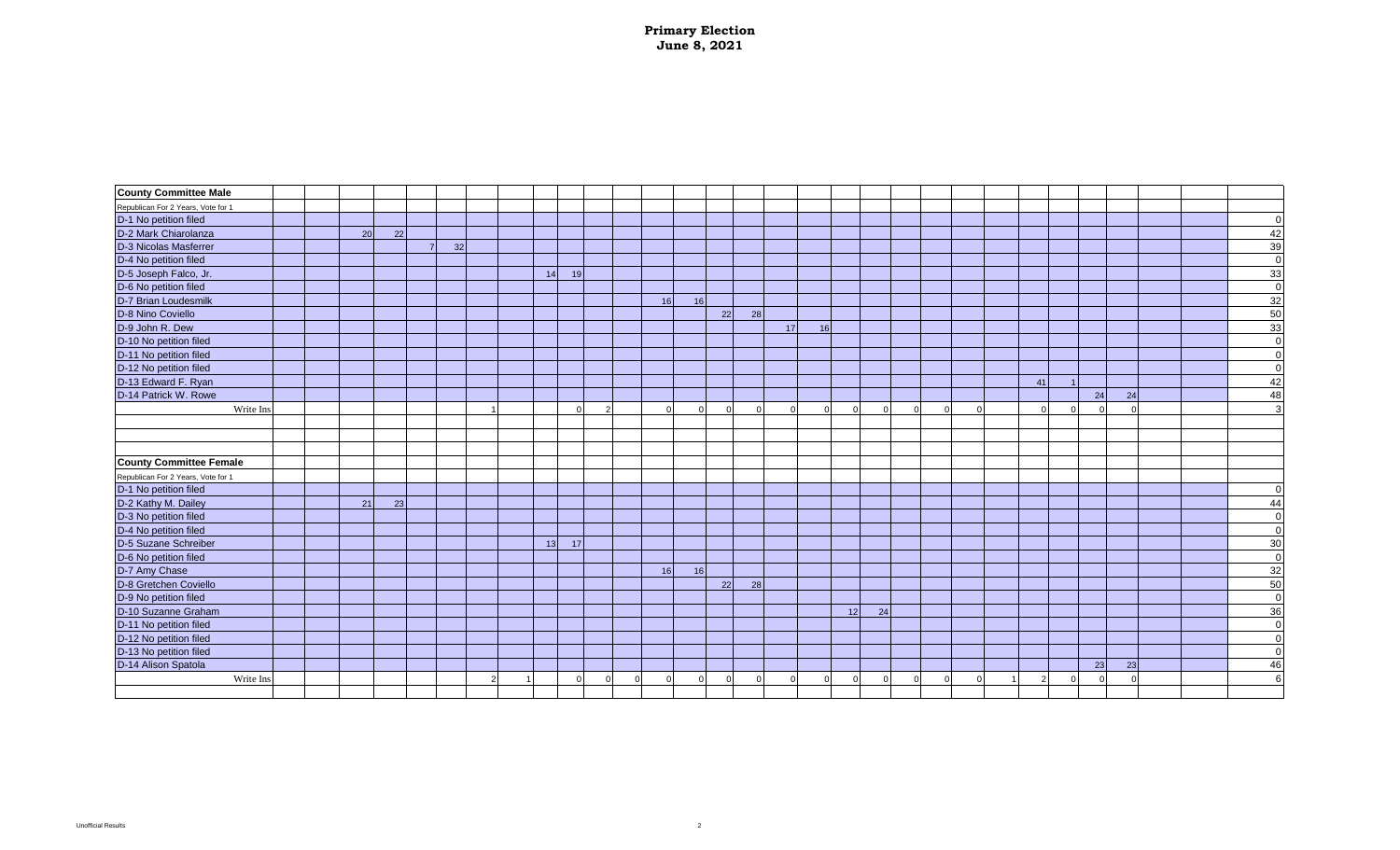| Polling Places: Presb Presby Center Center Churc Churc Presb Presby CHA CHA Cente Cente Churc Churc Churc |    |    |            |          |          |          |          |                |                |          |    |    |    |    | A        |          | YMCA Presby Presby |          | A        |          |            |          |            | YMCA Churc Churc Churc Church CHAS CHAS Cente Center |     |          |                |          | <b>MAIL-IN</b> | <b>NAL</b>             |                |
|-----------------------------------------------------------------------------------------------------------|----|----|------------|----------|----------|----------|----------|----------------|----------------|----------|----|----|----|----|----------|----------|--------------------|----------|----------|----------|------------|----------|------------|------------------------------------------------------|-----|----------|----------------|----------|----------------|------------------------|----------------|
| <b>Election District</b>                                                                                  | #1 | #1 | #2         | #2       | #3       | #3       | #4       | #4             | #5             | #5       | #6 | #6 | #7 | #7 | #8       | #8       | #9                 | #9       | #10      | #10      | #11        | #11      | #12        | #12                                                  | #13 | #13      | #14            | #14      |                | <b>BALLOTS BALLOTS</b> | <b>TOTALS</b>  |
| <b>DEMOCRATIC BALLOT</b>                                                                                  |    |    |            |          |          |          |          |                |                |          |    |    |    |    |          |          |                    |          |          |          |            |          |            |                                                      |     |          |                |          |                |                        |                |
| Governor                                                                                                  |    |    |            |          |          |          |          |                |                |          |    |    |    |    |          |          |                    |          |          |          |            |          |            |                                                      |     |          |                |          |                |                        |                |
| For 4 Years, Vote for 1                                                                                   |    |    |            |          |          |          |          |                |                |          |    |    |    |    |          |          |                    |          |          |          |            |          |            |                                                      |     |          |                |          |                |                        |                |
| MURPHY, Philip                                                                                            | 19 | 24 | 25         | 26       |          |          | 18       | 21             | 33             | 26       |    | 21 | 27 | 25 | 28       | 30       | 28                 | 26       |          | 20       |            |          | 2F         |                                                      |     | 66       |                |          |                |                        | 701            |
| Write Ins                                                                                                 |    |    |            | $\Omega$ | $\Omega$ | $\Omega$ | $\Omega$ |                |                | $\Omega$ |    |    |    |    | $\Omega$ | $\Omega$ | $\Omega$           |          | $\Omega$ | $\Omega$ |            | $\Omega$ |            |                                                      |     | $\Omega$ | $\Omega$       |          |                |                        | $\mathbf{3}$   |
| <b>State Senate</b>                                                                                       |    |    |            |          |          |          |          |                |                |          |    |    |    |    |          |          |                    |          |          |          |            |          |            |                                                      |     |          |                |          |                |                        |                |
| For 4 Years, Vote for 1                                                                                   |    |    |            |          |          |          |          |                |                |          |    |    |    |    |          |          |                    |          |          |          |            |          |            |                                                      |     |          |                |          |                |                        |                |
| <b>CODEY, Richard J</b>                                                                                   | 17 | 25 | 24         | 26       |          | 60       | 17       | 21             | 30             | 26       |    | 20 | 27 | 24 | 28       | 27       | 27                 | 25       |          | 20       | 48         |          | 26         | 17                                                   |     | 66       | 48             | 14       |                |                        | 683            |
| Write Ins                                                                                                 |    |    |            |          |          |          |          |                |                |          |    |    |    |    | $\Omega$ | $\Omega$ |                    |          |          |          |            |          |            |                                                      |     |          |                |          |                |                        |                |
| <b>General Assembly</b>                                                                                   |    |    |            |          |          |          |          |                |                |          |    |    |    |    |          |          |                    |          |          |          |            |          |            |                                                      |     |          |                |          |                |                        |                |
| 21st Legislative District                                                                                 |    |    |            |          |          |          |          |                |                |          |    |    |    |    |          |          |                    |          |          |          |            |          |            |                                                      |     |          |                |          |                |                        |                |
| For 2 Years, Vote for 2                                                                                   |    |    |            |          |          |          |          |                |                |          |    |    |    |    |          |          |                    |          |          |          |            |          |            |                                                      |     |          |                |          |                |                        |                |
| McKEON, John F.                                                                                           | 17 | 25 | 25         | 27       |          | 61       | 19       | 19             | 31             | 27       |    | 19 | 27 | 23 | 30       | 27       | 28                 | 23       |          | 20       | 48         |          | 24         | 15                                                   |     | 62       | 48             | 14       |                |                        | 679            |
| JASEY, Mila M.                                                                                            | 16 | 24 | 24         | 26       |          | 61       | 19       | 21             | 31             | 26       |    | 19 | 27 | 23 | 27       | 28       | 23                 | 24       |          | 19       | 46         |          | 23         | 16                                                   |     | 62       | 47             | 14       |                |                        | 666            |
| Write Ins                                                                                                 |    |    | $\Omega$   | $\Omega$ | $\Omega$ | $\Omega$ | $\Omega$ |                | r              | $\Omega$ |    |    |    |    | $\Omega$ | $\Omega$ | $\Omega$           | $\Omega$ | $\Omega$ | $\Omega$ | $\Omega$   | $\Omega$ | $\epsilon$ |                                                      |     | $\Omega$ |                | $\Omega$ |                |                        | $\Omega$       |
| <b>Comissioners</b>                                                                                       |    |    |            |          |          |          |          |                |                |          |    |    |    |    |          |          |                    |          |          |          |            |          |            |                                                      |     |          |                |          |                |                        |                |
| For 3 Years, Vote for 1                                                                                   |    |    |            |          |          |          |          |                |                |          |    |    |    |    |          |          |                    |          |          |          |            |          |            |                                                      |     |          |                |          |                |                        |                |
| McCOURT, Thomas                                                                                           | 17 | 24 | 23         | 26       |          | 59       | 19       | 20             | 29             | 25       |    | 19 | 27 | 23 | 26       | 26       | 26                 | 23       |          | 19       | 44         |          | 25         | 16                                                   |     | 62       | 46             | 14       |                |                        | 655            |
| <b>OLIVER, Aaron</b>                                                                                      | 17 | 22 | 24         | 26       |          | 57       | 19       | 21             | 30             | 25       |    | 19 | 27 | 23 | 25       | 27       | 25                 | 23       |          | 19       | 43         |          | 24         | 16                                                   |     | 61       | 46             | 14       |                |                        | 652            |
| MIKULKA, Dina                                                                                             | 17 | 22 | 23         | 26       |          | 59       | 19       | 20             | 29             | 26       |    | 19 | 27 | 23 | 24       | 26       | 24                 | 22       |          | 20       | 44         |          | 23         | 16                                                   |     | 62       | 45             | 14       |                |                        | 650            |
| Write Ins                                                                                                 |    |    | $\Omega$   | $\Omega$ | $\Omega$ | $\Omega$ | $\Omega$ |                |                | $\Omega$ |    |    |    |    | $\Omega$ | $\Omega$ | $\Omega$           |          | $\Omega$ | $\cap$   | $\sqrt{ }$ | $\Omega$ | $\sqrt{ }$ |                                                      |     | $\cap$   |                | $\Omega$ |                |                        | $\overline{0}$ |
| <b>State Committee (Male)</b>                                                                             |    |    |            |          |          |          |          |                |                |          |    |    |    |    |          |          |                    |          |          |          |            |          |            |                                                      |     |          |                |          |                |                        | $\Omega$       |
| For 4 Years, Vote for 3                                                                                   |    |    |            |          |          |          |          |                |                |          |    |    |    |    |          |          |                    |          |          |          |            |          |            |                                                      |     |          |                |          |                |                        | $\Omega$       |
| <b>SELLINGER, Philip</b>                                                                                  | 17 | 23 | 23         | 25       |          | 58       | 19       | 20             | 28             | 24       |    | 19 | 27 | 23 | 26       | 26       | 26                 | 23       |          | 19       | 43         |          | 24         | 16                                                   |     | 59       | 44             | 14       |                |                        | 645            |
| <b>CARLSON, Scott</b>                                                                                     | 17 | 21 | 22         | 25       |          | 56       | 19       | 20             | 30             | 25       |    | 19 | 27 | 23 | 23       | 27       | 26                 | 23       |          | 19       | 44         |          | 23         | 16                                                   |     | 61       | $\Delta\Delta$ | 14       |                |                        | 643            |
| <b>KOBYLARZ, Thaddeus</b>                                                                                 | 17 | 22 | 22         | 25       |          | 54       | 19       | 20             | 28             | 25       |    | 18 | 27 | 23 | 25       | 24       | 25                 | 23       |          | 18       | 44         |          | 24         | -16                                                  |     | 59       | 46             | 13       |                |                        | 636            |
| Write In:                                                                                                 |    |    | $\Omega$   | $\Omega$ |          |          | $\Omega$ |                |                |          |    |    |    |    | $\Omega$ | $\Omega$ |                    |          |          |          |            | $\Omega$ |            |                                                      |     |          |                | $\Omega$ |                |                        |                |
| State Committee (Female)                                                                                  |    |    |            |          |          |          |          |                |                |          |    |    |    |    |          |          |                    |          |          |          |            |          |            |                                                      |     |          |                |          |                |                        |                |
| For 4 Years, Vote for 3                                                                                   |    |    |            |          |          |          |          |                |                |          |    |    |    |    |          |          |                    |          |          |          |            |          |            |                                                      |     |          |                |          |                |                        |                |
| LAURENTI, Shawn                                                                                           | 17 | 24 | 23         | 26       |          | 57       | 19       | 19             | 28             | 25       |    | 18 | 27 | 23 | 25       | 27       | 25                 | 23       |          | 19       | 44         |          | 23         | 16                                                   |     | 62       | 46             | 14       |                |                        | 649            |
| <b>BARRY, Caitlin</b>                                                                                     | 17 | 23 | 23         | 26       |          | 57       | 19       | 19             | 30             | 25       |    | 19 | 27 | 23 | 26       | 26       | 26                 | 23       |          | 18       | 44         |          | 24         | -16                                                  |     | 61       | 45             | 14       |                |                        | 650            |
| <b>MEHTA, Rupande</b>                                                                                     | 16 | 22 | 24         | 25       |          | 56       | 18       | 1 <sub>q</sub> | 28             | 26       |    | 18 | 27 | 23 | 27       | 25       | 25                 | 23       |          | 18       | 43         |          | 24         | 16                                                   |     | 61       | 45             | 14       |                |                        | 642            |
| Write Ins                                                                                                 |    |    | $\Omega$   | $\Omega$ | $\Omega$ | $\Omega$ | $\Omega$ |                |                | $\Omega$ |    |    |    |    | $\Omega$ | $\Omega$ | $\Omega$           | $\Omega$ | $\Omega$ | $\Omega$ |            | $\Omega$ |            |                                                      |     | $\cap$   |                | $\Omega$ |                |                        | $\overline{0}$ |
| <b>Borough Council</b>                                                                                    |    |    |            |          |          |          |          |                |                |          |    |    |    |    |          |          |                    |          |          |          |            |          |            |                                                      |     |          |                |          |                |                        |                |
| For 3 Years, Vote for 2                                                                                   |    |    |            |          |          |          |          |                |                |          |    |    |    |    |          |          |                    |          |          |          |            |          |            |                                                      |     |          |                |          |                |                        |                |
| RANGE, Eric                                                                                               | 14 | 18 | 16         | 19       |          | 44       | 19       | 17             | $\overline{1}$ | 14       |    | 15 | 23 | 17 | 20       | 15       | 15                 | 19       |          | 12       | 33         |          | 19         | 13                                                   |     | 35       | 36             |          | 245            | 30                     | 750            |
| COEN, Debra                                                                                               | 14 | 18 | 20         | 21       |          | 54       | 18       | 18             | 22             | 23       |    | 20 | 25 | 22 | 24       | 27       | 21                 | 21       |          | 15       | 43         |          | 24         | 15                                                   |     | 46       | 43             | 11       | 258            | 31                     | 875            |
| <b>HARALAMPOUDIS, Thomas</b>                                                                              |    | 14 | 12         | 11       |          | 24       |          |                | 20             | 21       |    |    |    |    | 12       | 17       | 18                 | 12       |          | 12       | 14         |          |            |                                                      |     | 50       |                |          | 93             |                        | 425            |
| Write Ins                                                                                                 |    |    | $\sqrt{2}$ |          |          | $\Omega$ |          |                |                | $\Omega$ |    |    |    |    | $\Omega$ | $\Omega$ | $\Omega$           |          |          | $\Omega$ |            |          |            |                                                      |     | $\cap$   |                |          |                |                        | $\overline{1}$ |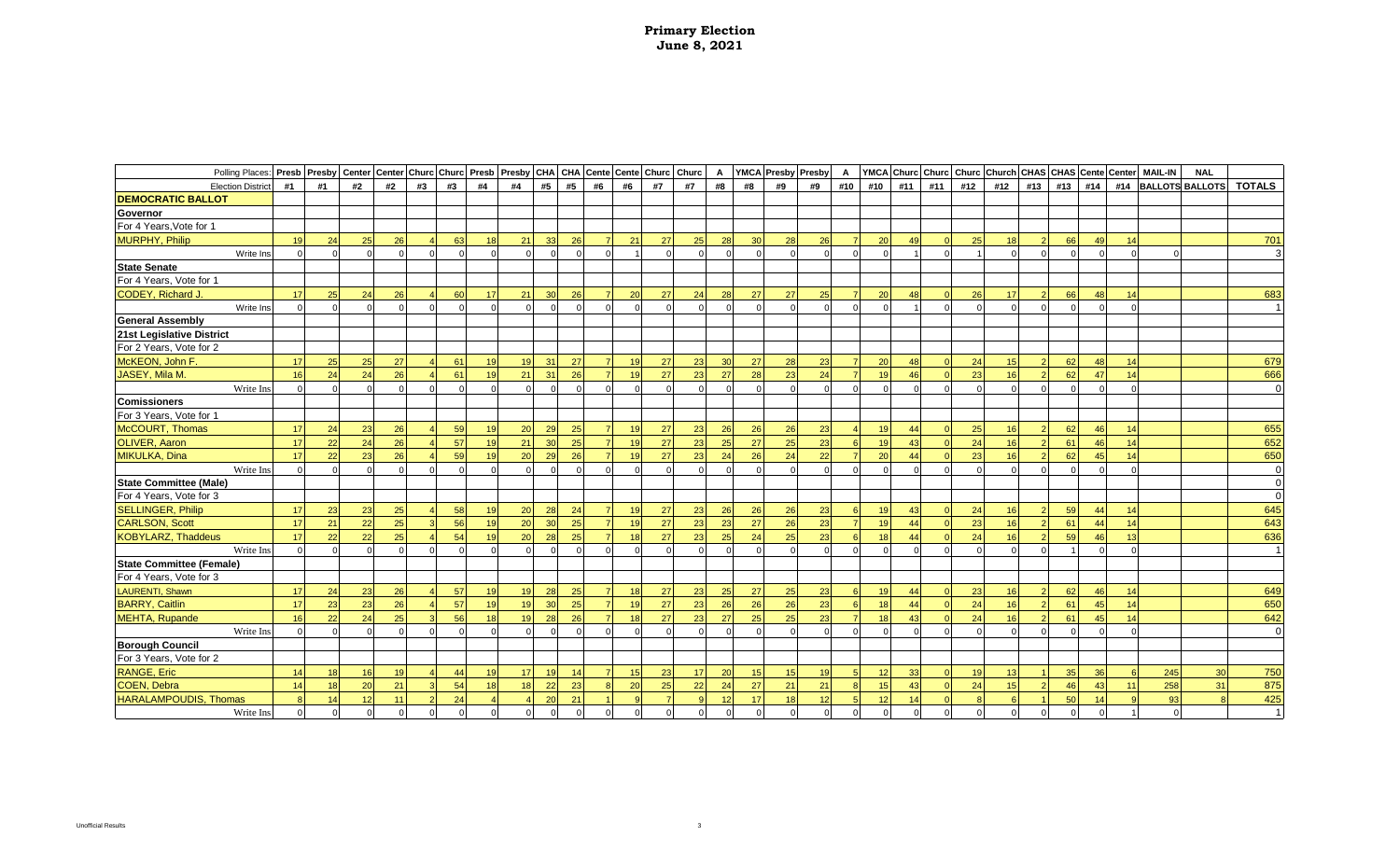| <b>County Committee</b>            |    |    |    |    |    |  |    |    |    |        |    |    |    |    |    |   |    |  |    |    |    |    |    |  |    |
|------------------------------------|----|----|----|----|----|--|----|----|----|--------|----|----|----|----|----|---|----|--|----|----|----|----|----|--|----|
| Democratic For 2 Years, Vote for 1 |    |    |    |    |    |  |    |    |    |        |    |    |    |    |    |   |    |  |    |    |    |    |    |  |    |
| D-1 Hugo A. Hilgendorff, III       | 19 | 22 |    |    |    |  |    |    |    |        |    |    |    |    |    |   |    |  |    |    |    |    |    |  | 41 |
| D-2 Lauren Bright Pacheco          |    |    | 23 | 27 |    |  |    |    |    |        |    |    |    |    |    |   |    |  |    |    |    |    |    |  | 50 |
| D-3 Judith G. Honohan              |    |    |    |    | 56 |  |    |    |    |        |    |    |    |    |    |   |    |  |    |    |    |    |    |  | 59 |
| D-4 Luke Bias                      |    |    |    |    |    |  |    |    |    |        |    |    |    |    |    |   |    |  |    |    |    |    |    |  | 35 |
| D-5 David B. Luber                 |    |    |    |    |    |  | 30 | 27 |    |        |    |    |    |    |    |   |    |  |    |    |    |    |    |  | 57 |
| D-6 Stephen Sherman                |    |    |    |    |    |  |    |    | 19 |        |    |    |    |    |    |   |    |  |    |    |    |    |    |  | 26 |
| D-7 Robert W. Schriek, Jr          |    |    |    |    |    |  |    |    |    | 27     | 23 |    |    |    |    |   |    |  |    |    |    |    |    |  | 50 |
| D-8 John F. Heenehan               |    |    |    |    |    |  |    |    |    |        |    | 26 |    |    |    |   |    |  |    |    |    |    |    |  | 26 |
| D-9 No petition filed              |    |    |    |    |    |  |    |    |    |        |    |    | 27 |    |    |   |    |  |    |    |    |    |    |  | 27 |
| D-10 Andrew G. Katz                |    |    |    |    |    |  |    |    |    |        |    |    |    |    |    | 6 | 19 |  |    |    |    |    |    |  | 25 |
| D-11 No petition filed             |    |    |    |    |    |  |    |    |    |        |    |    |    |    |    |   |    |  |    |    |    |    |    |  |    |
| D-12 Katherine Ransom-Silliman     |    |    |    |    |    |  |    |    |    |        |    |    |    |    |    |   |    |  | 25 | 17 |    |    |    |  | 42 |
| D-13 Ross A. Snyder                |    |    |    |    |    |  |    |    |    |        |    |    |    |    |    |   |    |  |    |    | 61 |    |    |  | 63 |
| D-14 Joseph L. Balwierczak         |    |    |    |    |    |  |    |    |    |        |    |    |    |    |    |   |    |  |    |    |    | 46 | 13 |  | 59 |
| Write Ins                          |    |    |    |    |    |  |    |    |    | $\cap$ |    |    |    |    |    |   |    |  |    |    |    |    |    |  |    |
|                                    |    |    |    |    |    |  |    |    |    |        |    |    |    |    |    |   |    |  |    |    |    |    |    |  |    |
| <b>County Committee</b>            |    |    |    |    |    |  |    |    |    |        |    |    |    |    |    |   |    |  |    |    |    |    |    |  |    |
| Democratic For 2 Years, Vote for 1 |    |    |    |    |    |  |    |    |    |        |    |    |    |    |    |   |    |  |    |    |    |    |    |  |    |
| D-1 Ann Avram Huber                | 16 | 23 |    |    |    |  |    |    |    |        |    |    |    |    |    |   |    |  |    |    |    |    |    |  | 39 |
| D-2 Marianne McConnell             |    |    | 24 | 25 |    |  |    |    |    |        |    |    |    |    |    |   |    |  |    |    |    |    |    |  | 49 |
| D-3 Claudine Berti                 |    |    |    |    | 56 |  |    |    |    |        |    |    |    |    |    |   |    |  |    |    |    |    |    |  | 59 |
| D-4 No petition filed              |    |    |    |    |    |  |    |    |    |        |    |    |    |    |    |   |    |  |    |    |    |    |    |  |    |
| D-5 JoAnne McCarthy                |    |    |    |    |    |  | 31 | 27 |    |        |    |    |    |    |    |   |    |  |    |    |    |    |    |  | 58 |
| D-6 Jill Rhodes                    |    |    |    |    |    |  |    |    | 19 |        |    |    |    |    |    |   |    |  |    |    |    |    |    |  | 26 |
| D-7 Eleanor Flanigan               |    |    |    |    |    |  |    |    |    | 26     | 23 |    |    |    |    |   |    |  |    |    |    |    |    |  | 49 |
| D-8 Christine C. Preston           |    |    |    |    |    |  |    |    |    |        |    | 24 |    |    |    |   |    |  |    |    |    |    |    |  | 24 |
| D-9 Rachel Barry                   |    |    |    |    |    |  |    |    |    |        |    |    | 28 |    |    |   |    |  |    |    |    |    |    |  | 28 |
| D-10 Denice DeFlorio-Katz          |    |    |    |    |    |  |    |    |    |        |    |    |    | 27 | 24 |   |    |  |    |    |    |    |    |  | 51 |
| D-11 No petition filed             |    |    |    |    |    |  |    |    |    |        |    |    |    |    |    |   | 19 |  |    |    |    |    |    |  | 26 |
| D-12 Christine Pambianchi          |    |    |    |    |    |  |    |    |    |        |    |    |    |    |    |   |    |  | 23 | 17 |    |    |    |  | 40 |
| D-13 Alexandra M. Jennings         |    |    |    |    |    |  |    |    |    |        |    |    |    |    |    |   |    |  |    |    | 59 |    |    |  | 61 |
| D-14 Margaret White                |    |    |    |    |    |  |    |    |    |        |    |    |    |    |    |   |    |  |    |    |    | 44 |    |  | 58 |
| Write Ins                          |    |    |    |    |    |  |    |    |    |        |    |    |    |    |    |   |    |  |    |    |    |    |    |  |    |
|                                    |    |    |    |    |    |  |    |    |    |        |    |    |    |    |    |   |    |  |    |    |    |    |    |  |    |